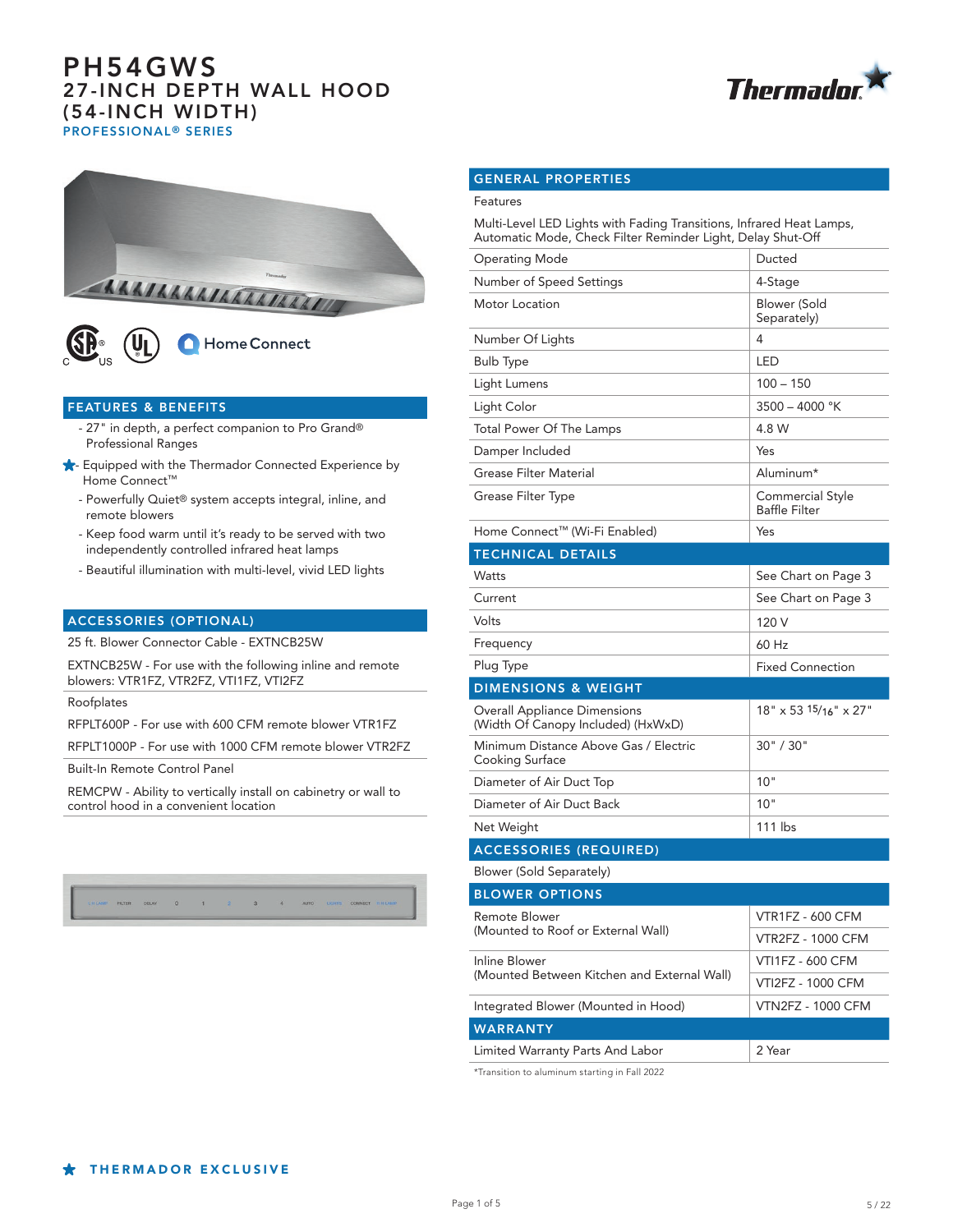

## HOOD DIMENSIONS



### OPTIONAL ACCESSORIES

## REMOTE CONTROL PANEL REMCPW



Convenience at your fingertips: The remote control accessory offers the freedom to extend your hood controls to a more reachable spot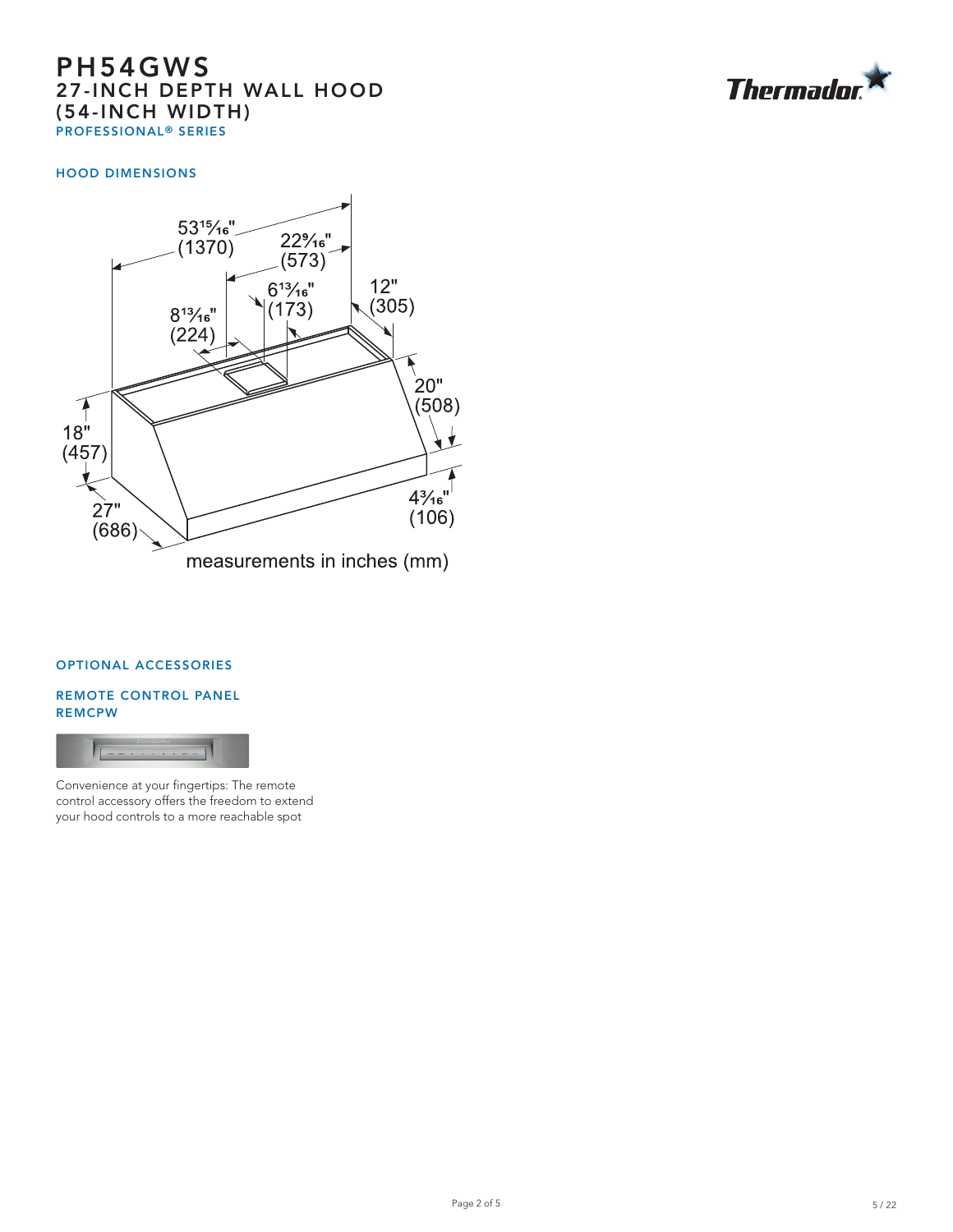

## ELECTRIC LOAD (120V, 60HZ)

|         |       | <b>Remote Blower</b> |        | Inline Blower |        | Integrated Blower |
|---------|-------|----------------------|--------|---------------|--------|-------------------|
|         |       | VTR1FZ               | VTR2FZ | VTI1FZ        | VTI2FZ | VTN2FZ            |
| PH54GWS | Amps  | 11.7                 | 16.3   | 11.7          | 16.3   | 14.7              |
|         | Watts | .404                 | 1,956  | 1,404         | 1,956  | 1,764             |

### REMOTE BLOWERS (MOUNTED TO ROOF OR EXTERNAL WALL)



measurements in inches and mm

### VTR1FZ–600 CFM VTR2FZ–1000 CFM



measurements in inches and mm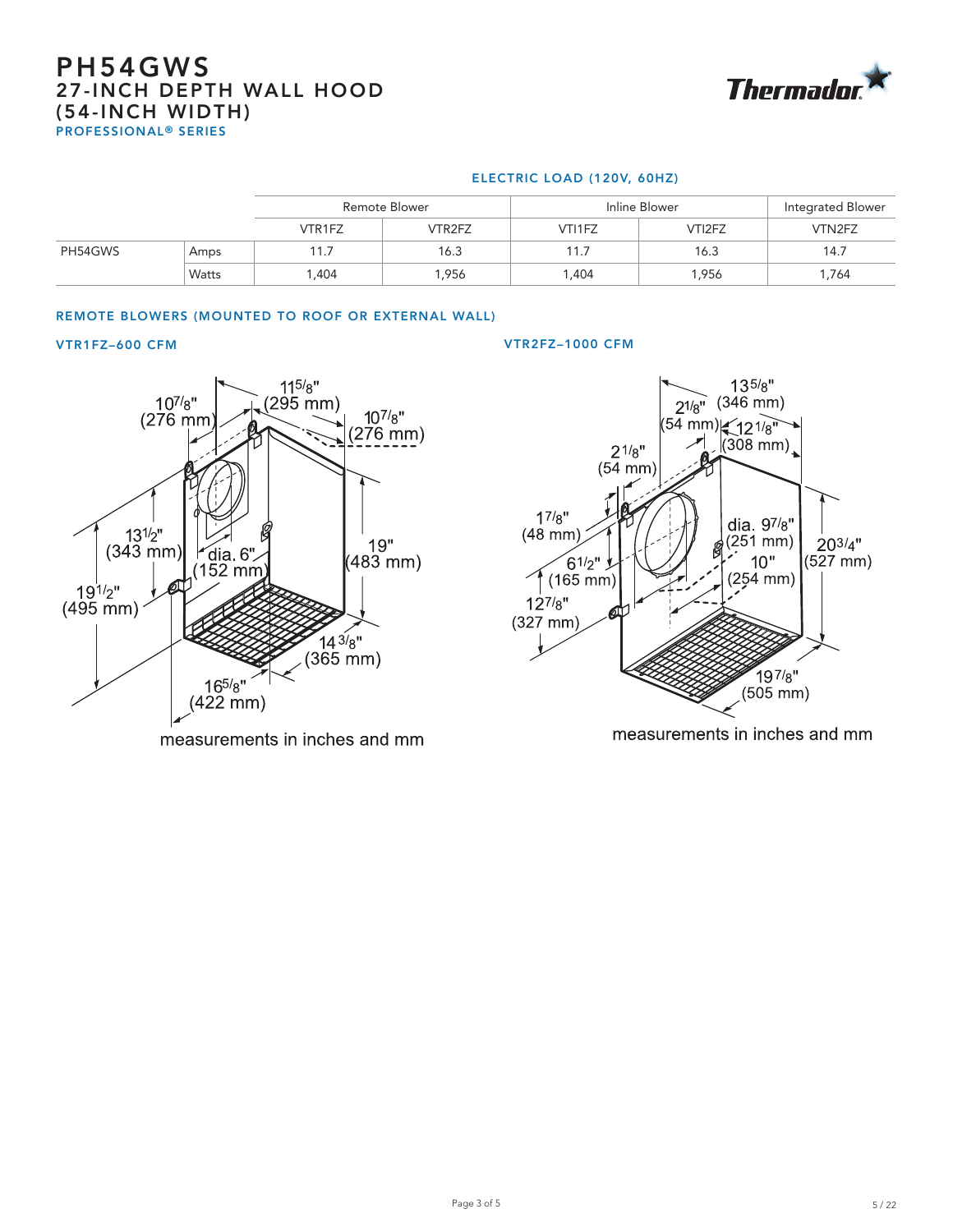

### INLINE BLOWERS (MOUNTED BETWEEN KITCHEN AND EXTERNAL WALL)

### VTI1FZ–600 CFM VTI2FZ–1000 CFM



 $\begin{array}{r} 12^{\circ} \\ (305 \text{ mm})_{7/8}^{\circ} \\ (22 \text{ mm}) \end{array}$  $12^{1/g}$  $(308$  mm) dia  $9^{7/8"$  $19^{1/g''}$  $(486$  mm $)$  $(251$  mm)  $\cdot$  13/4"  $(44$  mm $)$  $\frac{12^{7}}{8^{10}}$  $(327 \text{ mm})$   $14 \frac{3}{8}$  $(365$  mm $)$ 

measurements in inches and mm

measurements in inches and mm

### INTEGRATED BLOWERS (MOUNTED IN HOOD)

VTN2FZ–1000 CFM



Measurements in inches (mm)

## HVI PERFORMANCE VALUES (CFM & SONES)

| <b>PH54GWS WITH BLOWER VTN2FZ</b> |                                 |                      |                   |                      |                   |                      |                   |                      |  |  |
|-----------------------------------|---------------------------------|----------------------|-------------------|----------------------|-------------------|----------------------|-------------------|----------------------|--|--|
|                                   | Pressure (in. H <sub>2O</sub> ) |                      | Amps (@ 0.1 SP)   |                      | <b>CFM</b>        |                      | Sones             |                      |  |  |
| Exhaust                           | <b>High Speed</b>               | <b>Working Speed</b> | <b>High Speed</b> | <b>Working Speed</b> | <b>High Speed</b> | <b>Working Speed</b> | <b>High Speed</b> | <b>Working Speed</b> |  |  |
| Horizontal                        | 0.1                             | 0.016                | 7.24              | 3.34                 | 1010              | 400                  | 14.0              | 3.0                  |  |  |
| Vertical                          | 0.1                             | 0.016                | 7.04              | 3.38                 | 1000              | 400                  | 14.5              | 4.0                  |  |  |